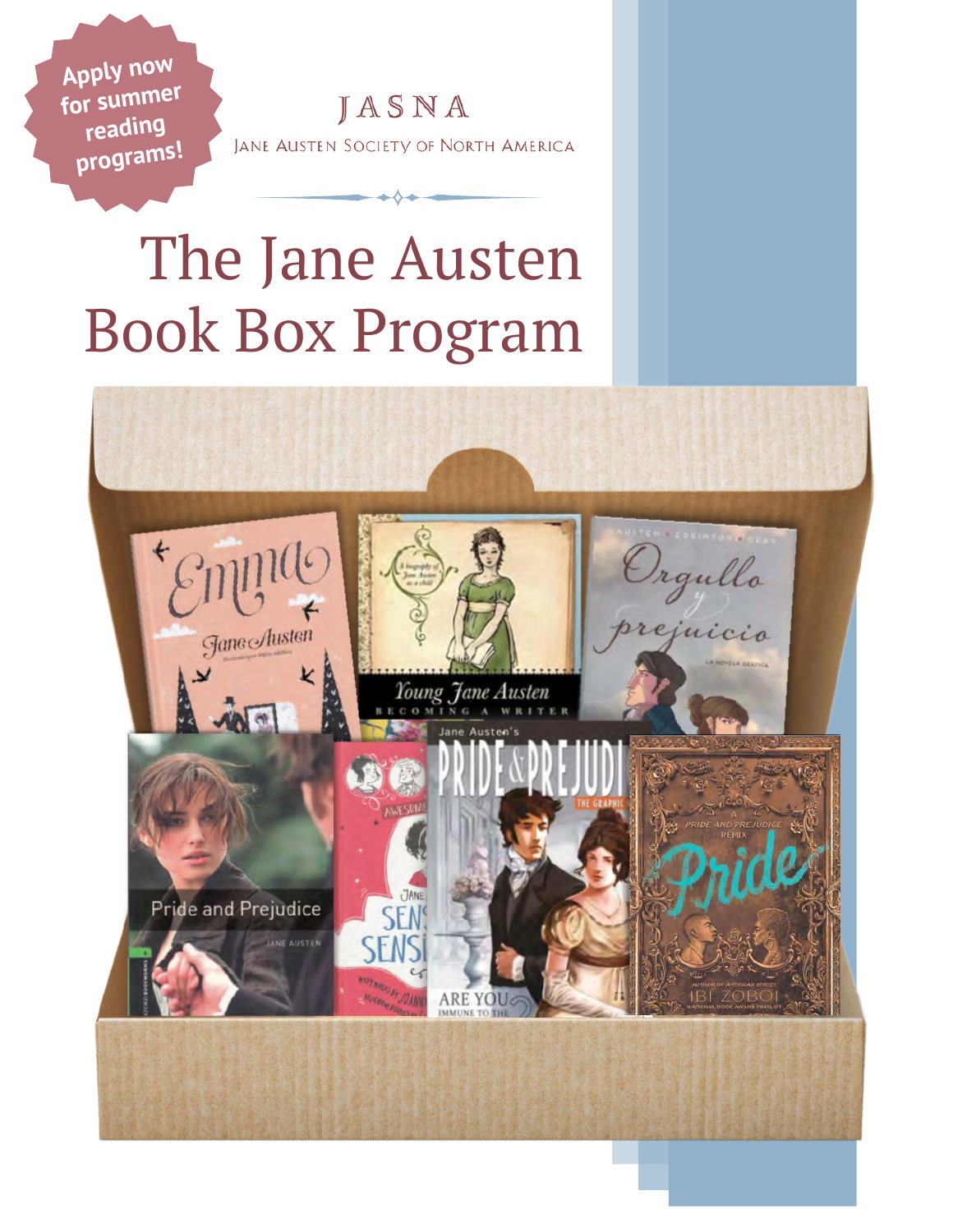## The Jane Austen Book Box Program

The Jane Austen Society of North America (JASNA) invites you to participate in our Jane Austen Book Box Program.

We believe literature has the power to enrich and change lives–especially the works of Jane Austen. The Jane Austen Book Box Program is designed to help schools and community groups introduce Austen to students in grades K-12 who are unfamiliar with her novels. Using age-appropriate versions of her books, our goal is to help foster an appreciation of Austen's work among new generations and diverse readers.

If your application is approved, you'll be able to order your choice of books—free of charge—to use in a program of your own design in a classroom or in a community reading program or book club. We only require that you allow the students to keep the books for their personal libraries and future reading enjoyment.

We look forward to your application!

**Download the application form: jasna.org/programs/jabookbox**

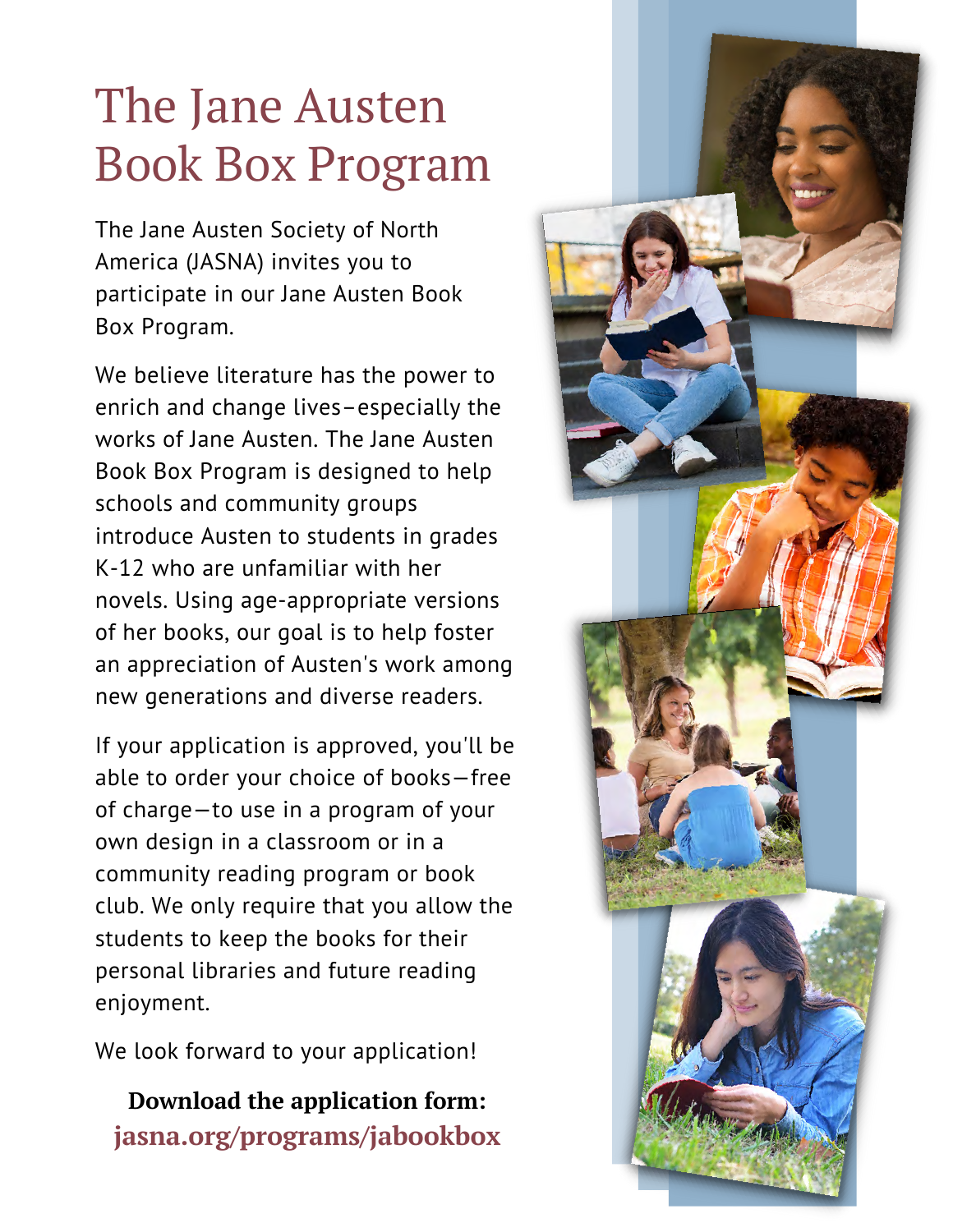# How It Works **Eligibility**

JASNA will award a set of books to qualified school and community groups based on the information provided in the Jane Austen Book Box application. (Please note that this is not a book subscription program; only one Book Box is awarded per application.)

## **A Variety of Books Available**

Before submitting an application, visit the website of our fulfillment partner, [Jane Austen Books](https://www.janeaustenbooks.net/collections/jasna-jane-austen-bookbox), to see the range of titles available for elementary school, middle school, and high school students.

### **Submit an Application**

Download the application form from JASNA's website at [jasna.org/programs/jabookbox](http://jasna.org/programs/jabookbox). As you complete form, include the title(s) you would like to receive and the quantity needed. You may request multiple copies of one book or a mix of titles.

Please apply six weeks in advance of when the books are needed, since availability may vary.

**Jane Austen Book Boxes are available to schools and community groups in the U.S. and Canada that serve children in grades K-12 by introducing Austen to those unfamiliar with her work. Book Boxes are not available to individuals or for-profit organizations, nor are the books intended for resale.**

Book Boxes are awarded on a first-come, first-served basis to qualified organizations and institutions until funds for the year are spent.

## **Report Your Results**

Recipients of a Jane Austen Book Box are required to submit a report at the end of the project. Please download the Report Form from our website:

j[asna.org/programs/jabookbox.](http://jasna.org/programs/jabookbox)

## **Questions?**

Contact the Jane Austen Book Box Committee at [JABookBox@jasna.org.](mailto:JABookBox@jasna.org)